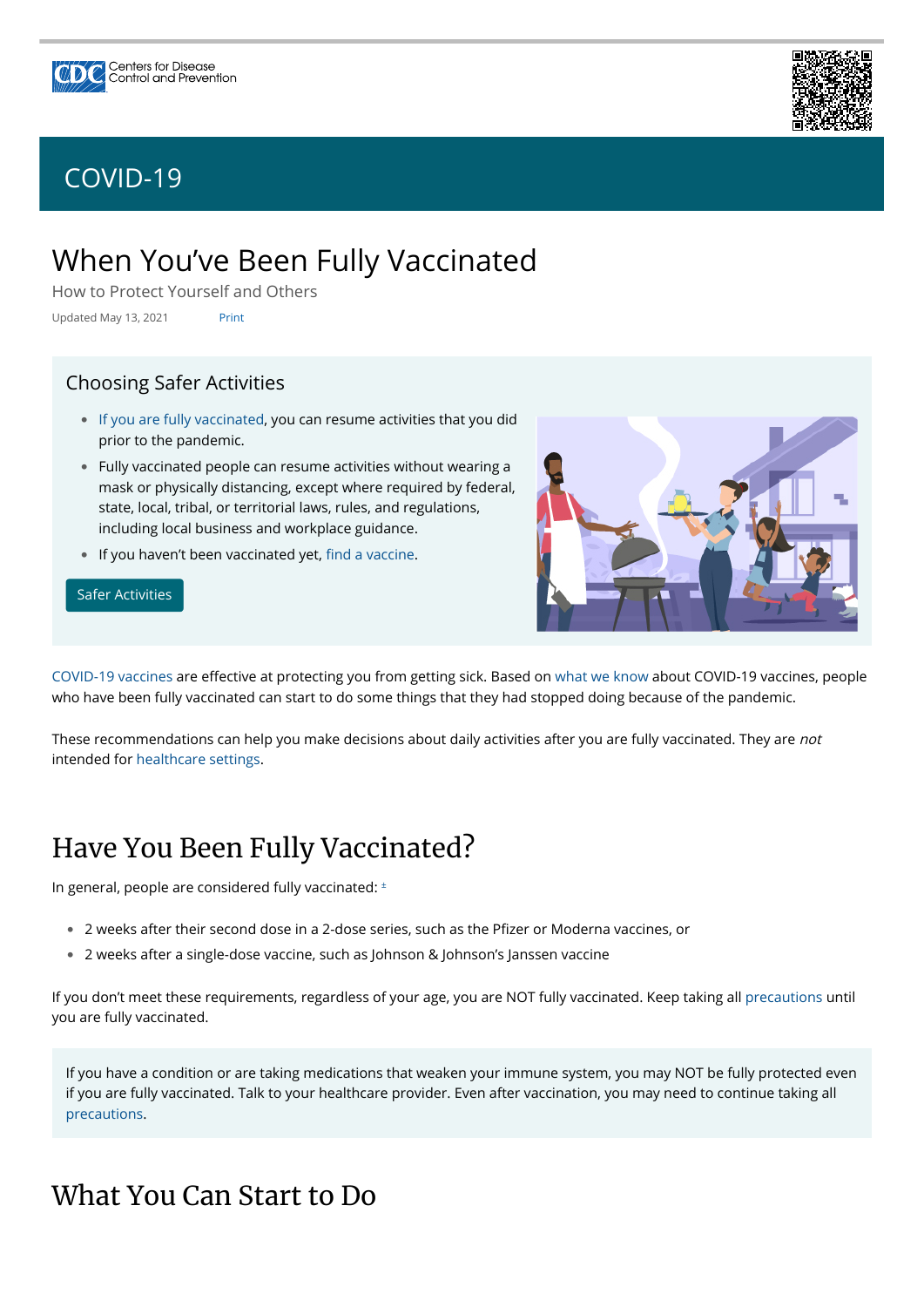

If you've been fully vaccinated:

- You can resume activities that you did prior to the pandemic. •
- You can resume activities without wearing a mask or staying 6 feet apart, except where required by federal, state, local, tribal, or territorial laws, rules, and regulations, including local business and workplace guidance.
- If you [travel in the United States](https://www.cdc.gov/coronavirus/2019-ncov/travelers/travel-during-covid19.html), you do not need to get tested before or after travel or self-quarantine after travel. •
- You need to pay close attention to [the situation at your international destination](https://www.cdc.gov/coronavirus/2019-ncov/travelers/map-and-travel-notices.html) before traveling outside the United States.
	- You do NOT need to get tested **before** leaving the United States unless your destination requires it.
	- You still need to [show a negative test result](https://www.cdc.gov/coronavirus/2019-ncov/travelers/testing-international-air-travelers.html) or documentation of recovery from COVID-19 **before** boarding an international flight to the United States.
	- You should still get tested 3-5 days <mark>after</mark> international travel.
	- You do NOT need to self-quarantine **after** arriving in the United States.
- $\bullet$  If you've been around someone who has COVID-19, you do not need to stay away from others or get tested unless you have symptoms.
	- However, if you live or work in a correctional or detention facility or a homeless shelter and are around someone who has COVID-19, you should still get tested, even if you don't have symptoms.

# What You Should Keep Doing



For now, if you've been fully vaccinated:

- You will still need to follow guidance at your workplace and local businesses. •
- $\bullet$  If you [travel](https://www.cdc.gov/coronavirus/2019-ncov/travelers/index.html), you should still take steps to [protect yourself and others.](https://www.cdc.gov/coronavirus/2019-ncov/prevent-getting-sick/prevention.html) You will still be [required to wear a mask o](https://www.cdc.gov/coronavirus/2019-ncov/travelers/face-masks-public-transportation.html)n planes, buses, trains, and other forms of public transportation traveling into, within, or out of the United States, and in U.S. transportation hubs such as airports and stations. Fully vaccinated [international travelers](https://www.cdc.gov/coronavirus/2019-ncov/travelers/international-travel-during-covid19.html) arriving in the United States are still [required to get tested](https://www.cdc.gov/coronavirus/2019-ncov/travelers/testing-international-air-travelers.html) within 3 days of their flight (or show documentation of recovery from COVID-19 in the past 3 months) and should still get tested 3-5 days after their trip.
- You should still watch out for [symptoms of COVID-19,](https://www.cdc.gov/coronavirus/2019-ncov/symptoms-testing/symptoms.html) especially if you've been around someone who is sick. If you have symptoms of COVID-19, you should get [tested](https://www.cdc.gov/coronavirus/2019-ncov/testing/diagnostic-testing.html) and [stay home](https://www.cdc.gov/coronavirus/2019-ncov/if-you-are-sick/isolation.html) and away from others.
- $\bullet$  People who have a condition or are taking medications that weaken the immune system, should talk to their healthcare provider to discuss their activities. They may need to keep taking all [precautions](https://www.cdc.gov/coronavirus/2019-ncov/prevent-getting-sick/prevention.html) to prevent COVID-19.

### What We Know

COVID-19 vaccines are effective at preventing COVID-19 disease especially severe illness and death